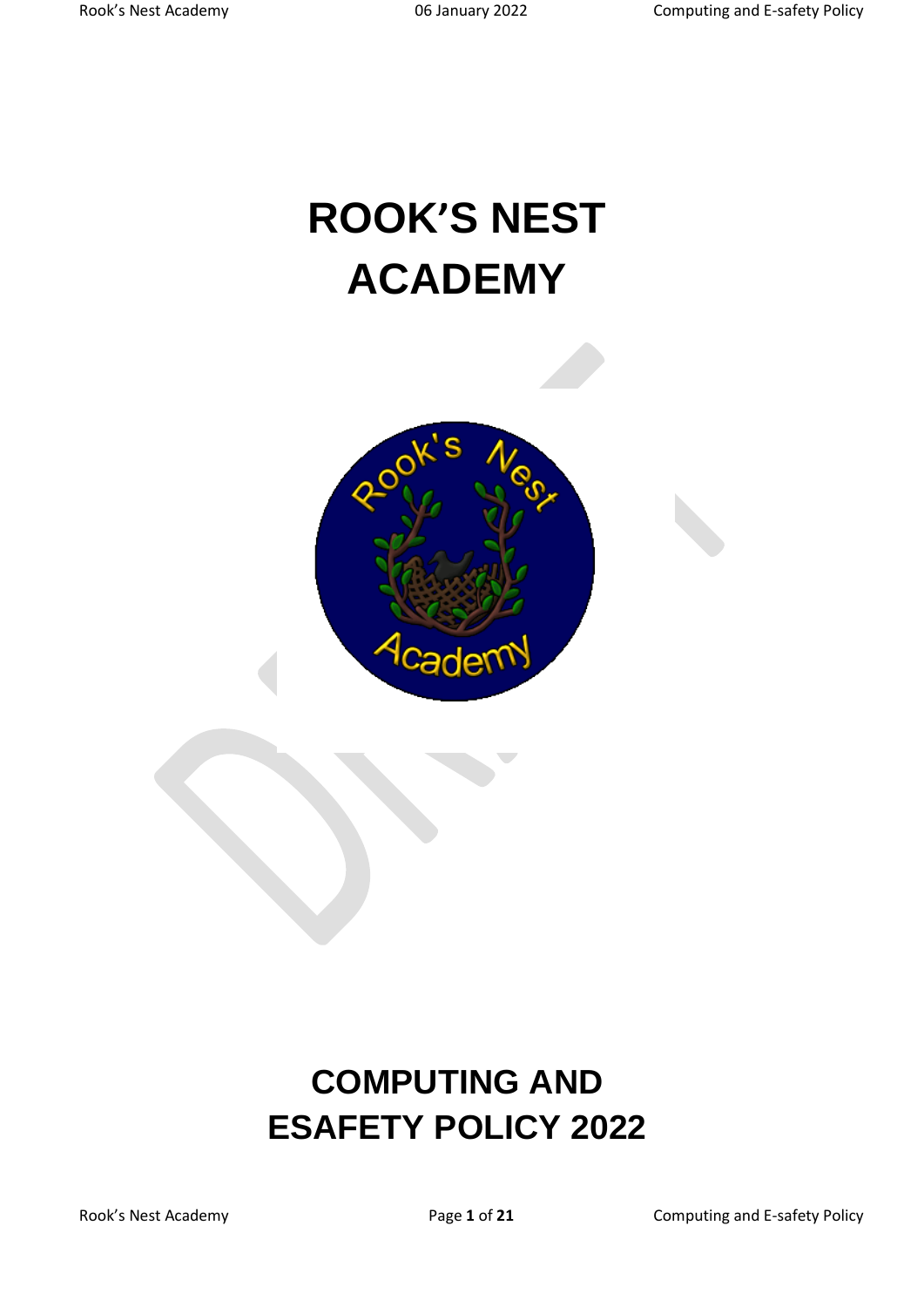# **Contents**

| 1              |  |
|----------------|--|
| $\overline{2}$ |  |
|                |  |
|                |  |
|                |  |
|                |  |
| 3              |  |
|                |  |
|                |  |
|                |  |
| 4              |  |
|                |  |
|                |  |
|                |  |
| 5              |  |
| 6              |  |
| 7              |  |
| 8              |  |
| 9              |  |
| 10             |  |
| 11             |  |
| 12             |  |
| 13             |  |
| 14             |  |
| 15             |  |
| 16             |  |
|                |  |

Computing and E-safety Policy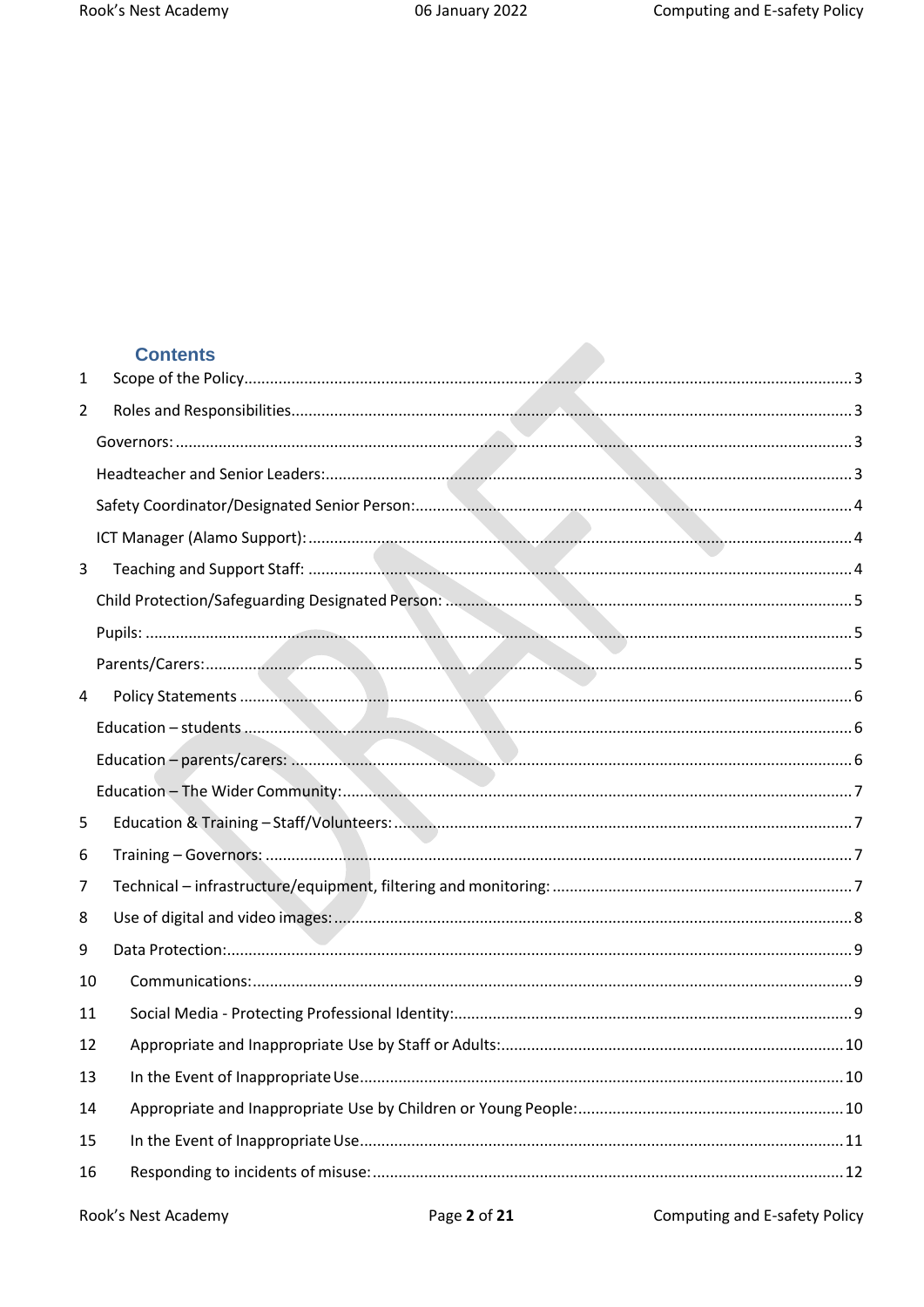#### <span id="page-2-0"></span>**1 Scope of the Policy**

This policy applies to all members of Rook's Nest Academy (including staff, students, volunteers, parents/carers, visitors, community users) who have access to and are users of Rook's Nest Academy ICT systems, both in and out of Rook's Nest Academy.

The Education and Inspections Act 2006 empowers Headteachers to such extent as is reasonable, to regulate the behaviour of students when they are off the Academy site and empowers members of staff to impose disciplinary penalties for inappropriate behaviour. This is pertinent to incidents of cyber-bullying or other e-safety incidents covered by this policy which may take place outside of the Academy but are linked to membership of the Academy. The 2011 Education Act increased these powers with regard to the searching for and of electronic devices and the deletion of data.

Rook's Nest Academy will deal with such incidents within this policy and associated behaviour and anti- bullying policies and will, where known, inform parents/carers of incidents of inappropriate e-safety behaviour that take place out of Academy. This policy works together with the academy: Safeguarding, Anti Bullying, Behaviour & Equality Diversity policies.

#### <span id="page-2-1"></span>**2 Roles and Responsibilities**

The following section outlines the e-safety roles and responsibilities of individuals and groups within Rook's Nest Academy.

#### <span id="page-2-2"></span>**Governors:**

Governors are responsible for the approval of the Computing Policy and for reviewing the effectiveness of the policy. This will be carried out by the Governors receiving regular information about e-safety incidents and monitoring reports. A member of the Governing Body has taken on the role of E-safety Governor. The role of the E-safety Governor willinclude:

- Regular meetings with the Headteacher
- Regular monitoring of e-safety incident logs
- Regular monitoring of filtering/change control logs
- Reporting to relevant Governors

#### <span id="page-2-3"></span>**Headteacher and Senior Leaders:**

The Headteacher has a duty of care for ensuring the safety (including e-safety) of members of the Academy community, though the day to day responsibility for e-safety will be delegated to the E-safety Coordinator/ ICT Leader.

The Headteacher and (at least) another member of the Senior Leadership Team should be aware of the procedures to be followed in the event of a serious e-safety allegation being made against a member of staff. (See flow chart on dealing with e-safety incidents – included in a later section – "Responding to incidents of misuse").

The Headteacher/Senior Leadership Team are responsible for ensuring that the ICT Leader and other relevant staff receive suitable training to enable them to carry out their e-safety roles and to train other colleagues, asrelevant.

Rook's Nest Academy **Page 3 of 21** Computing and E-safety Policy The Headteacher/Senior Leadership Team will ensure that there is a system in place to allow for monitoring and support of those in Academy who carry out the internal e-safety monitoring role. This is to provide a safety net and also support to those colleagues who take on important monitoring roles.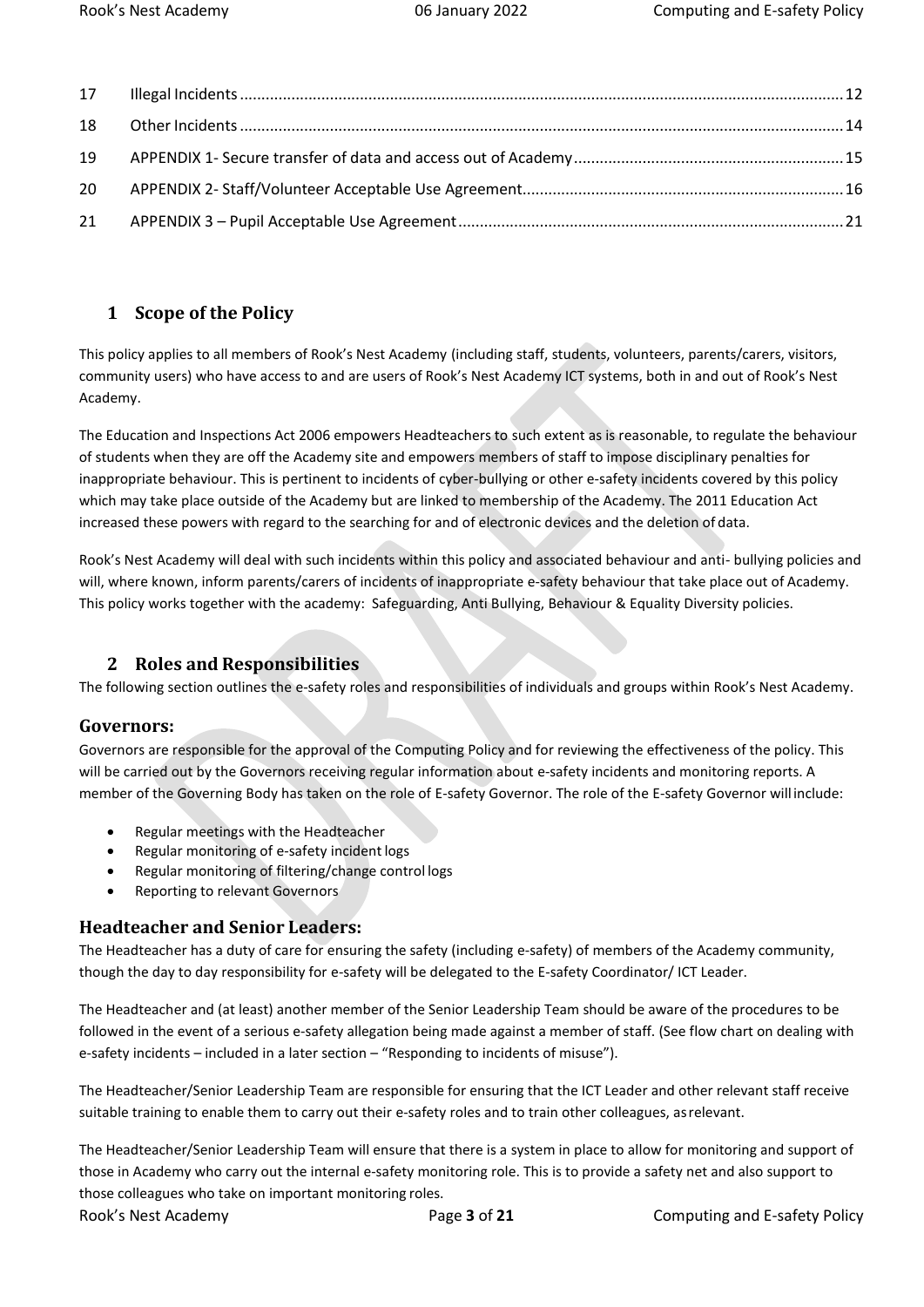The Senior Leadership Team will receive regular monitoring reports from the ICT Manager.

# <span id="page-3-0"></span>**Safety Coordinator/Designated Senior Person:**

- leads on e-safety issues
- takes day to day responsibility for e-safety issues and has a leading role in establishing and reviewing the Academy e-safety policies/documents
- Ensures that all staff are aware of the procedures that need to be followed in the event of an e-safety incident taking place.
- provides training and advice forstaff
- liaises with relevant bodies
- liaises with Alamo support
- receives reports of e-safety incidents and creates a log of incidents to inform future e- safety developments
- attends relevant meeting/committee of Governors
- reports to Senior Leadership Team

# <span id="page-3-1"></span>**ICT Manager (Alamo Support):**

The Network Manager is responsible for ensuring:

- That the Academy's technical infrastructure is secure and is not open to misuse or malicious attack.
- That the Academy meets required e-safety technical requirements and any Local Authority/other relevant body Computing Policy/Guidance that may apply.
- That users may only access the networks and devices through a properly enforced password protection policy, in which passwords are regularly changed.
- That they keep up to date with e-safety technical information in order to effectively carry out their e-safety role and to inform and update others asrelevant.
- That the use of the any networked environments and infrastructure are regularly monitored in order that any misuse/attempted misuse can be reported to the Headteacher/ E-safety Coordinator/Designated Senior Leader for investigation/action/sanction.
- <span id="page-3-2"></span>That monitoring software/systems are implemented and updated as agreed in Academy policies.

# **3 Teaching and Support Staff:**

Teaching and Support Staff are responsible for ensuring that:

- They have an up to date awareness of e-safety matters and of the current Academy Computing Policy and practices.
- They have read, understood and signed the Staff Acceptable Use Agreement.
- They report any suspected misuse or problem to the Headteacher/E-safety Coordinator/Designated Senior Person for investigation/action/sanction.
- All digital communications with students/parents/carers should be on a professional level and only carried out using official Academy systems.
- E-safety issues are embedded in all aspects of the curriculum and other activities.
- Students understand and follow the e-safety and acceptable useagreements.
- Students have a good understanding of research skills and the need to avoid plagiarism and uphold copyright regulations.
- They monitor the use of digital technologies, mobile devices, cameras etc. in lessons and other Academy activities (where allowed) and implement current policies with regard to these devices. This includes the removal of personal photographic devices that students may bring into the Academy.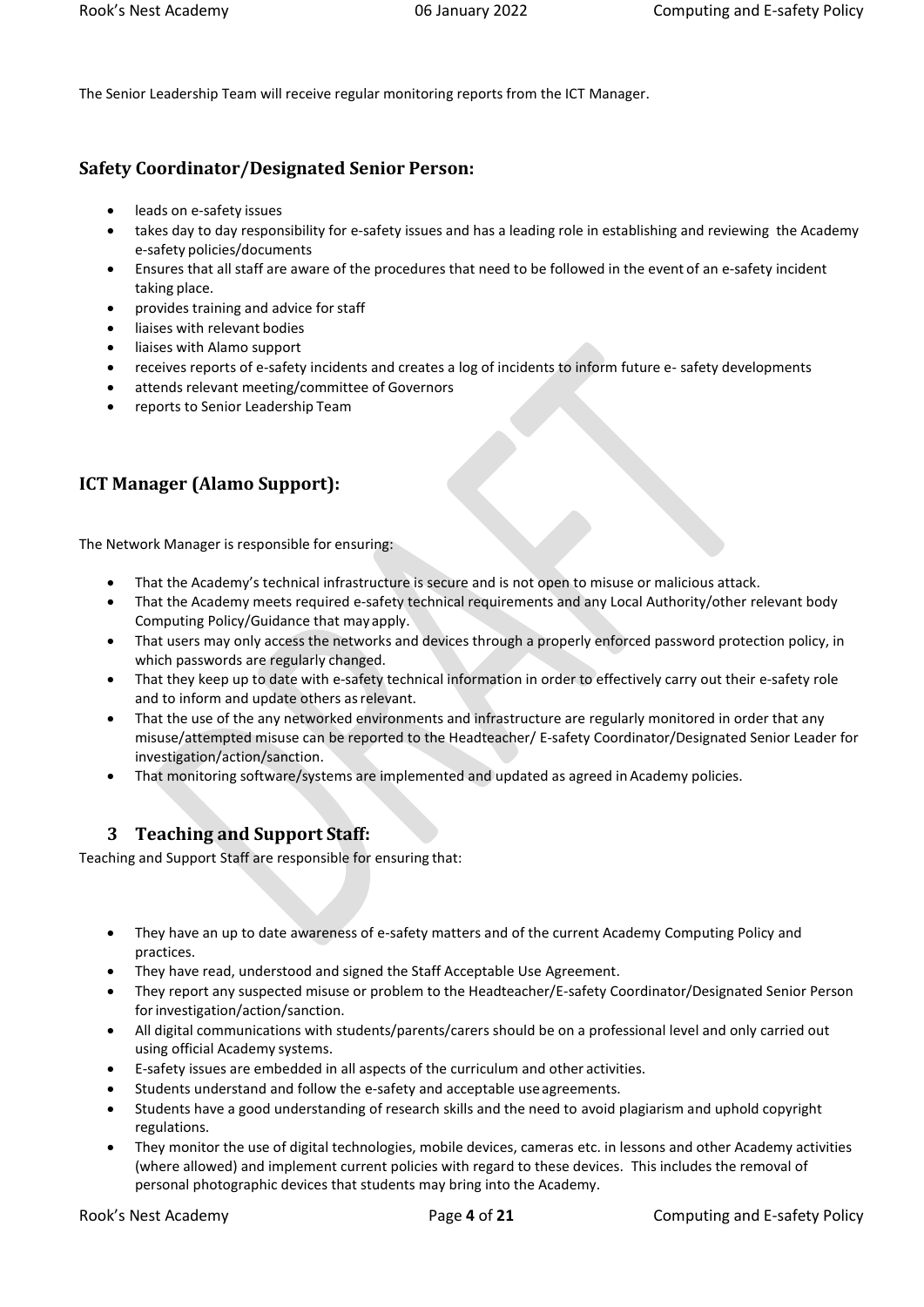in lessons where internet use is pre-planned students should be guided to sites checked as suitable for their use and that processes are in place for dealing with any unsuitable material that is found in internet searches

# <span id="page-4-0"></span>**Child Protection/Safeguarding Designated Person:**

The Child Protection/Safeguarding Designated Person should be trained in e-safety issues and be aware of the potential for serious child protection/safeguarding issues to arisefrom:

- sharing of personal data
- access to illegal/inappropriate materials
- inappropriate on-line contact with adults/strangers
- potential or actual incidents of grooming
- cyber-bullying

# <span id="page-4-1"></span>**Pupils:**

- Should understand the importance of adopting good e-safety practice when using digital technologies out of Academy and realise that the Academy's Computing Policy covers their actions out of Academy, if related to their membership of the Academy.
- Are responsible for using the Academy digital technology systems in accordance with the Pupil Acceptable Use Agreement.
- Have a good understanding of research skills and the need to avoid plagiarism and uphold copyright regulations.
- Need to understand the importance of reporting abuse, misuse or access to inappropriate materials and know how to do so.
- Will be expected to know and understand policies on the use of mobile devices and digital cameras. They should also know and understand policies on the taking/use of images and on cyber-bullying.

# <span id="page-4-2"></span>**Parents/Carers:**

Parents/carers play a crucial role in ensuring that their children understand the need to use the internet/mobile devices in an appropriate way. The Academy will take every opportunity to help parents understand these issues through parents' evenings, newsletters, letters, website and information about national/local e-safety campaigns/literature. Parents and carers will be encouraged to support the Academy in promoting good e-safety practice and to follow guidelines on the appropriate useof:

- Digital and video images taken at Academy events.
- Access to parents' sections of the website and on-line student records.
- their children's personal devices in the Academy (where this is allowed)
- Understand that unacceptable or possibly libelous posts on own social medial accounts, concerning the academy, staff or pupils will be always be challenged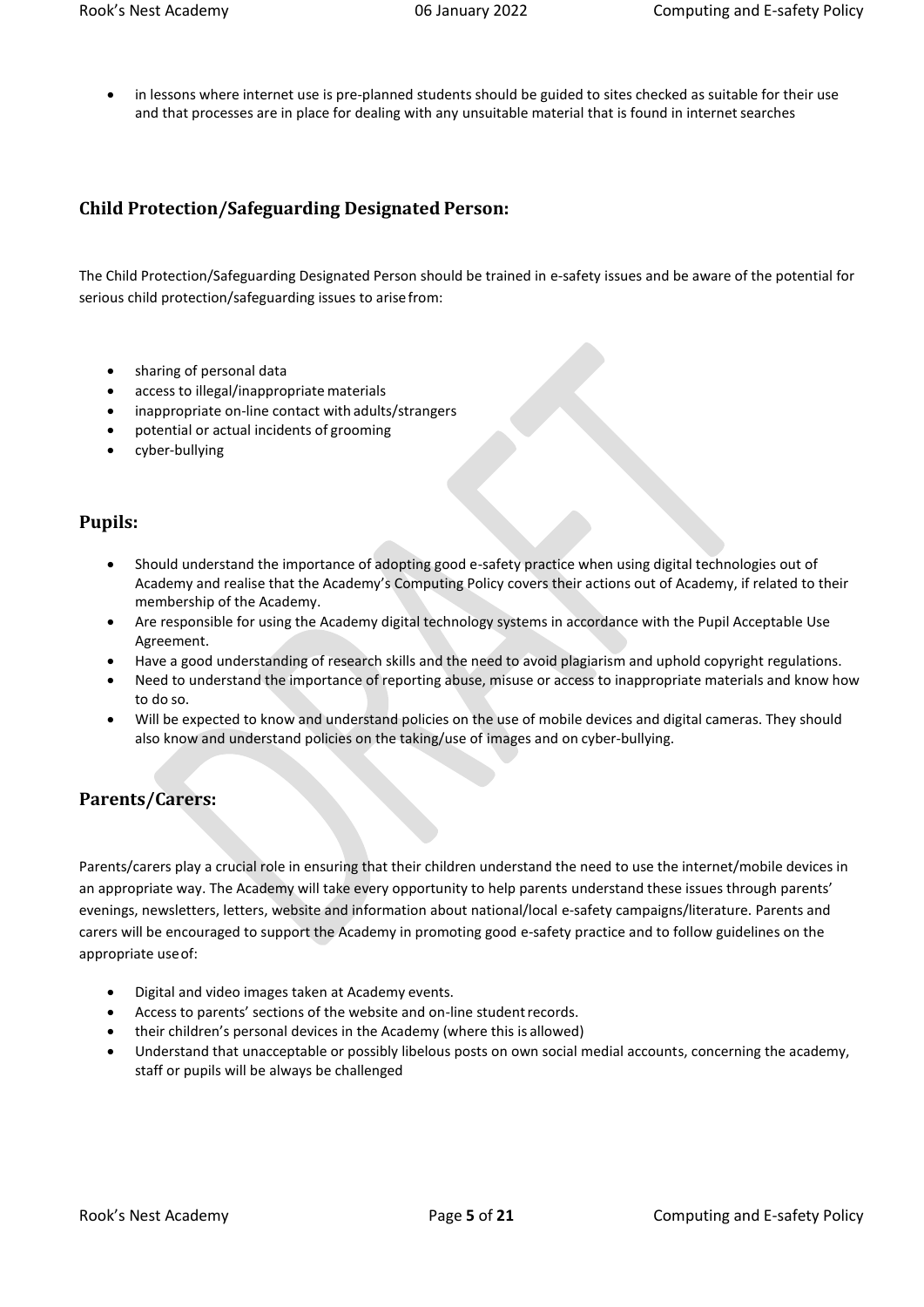# <span id="page-5-0"></span>**4 Policy Statements**

### <span id="page-5-1"></span>**Education – students**

Whilst regulation and technical solutions are very important, their use must be balanced by educating students to take a responsible approach. The education of students in e-safety is therefore an essential part of the Academy's e-safety provision. Children and young people need the help and support of the Academy to recognise and avoid e-safety risks and build theirresilience.

Safety should be a focus in all areas of the curriculum and staff should reinforce e-safety messages across the curriculum. The e-safety curriculum should be broad, relevant and provide progression, with opportunities for creative activities and will be provided in the followingways:

- A planned e-safety curriculum should be provided as part of ICT/PHSE/other lessons and should be regularly revisited. E safety should form part of every computer lesson.
- Key e-safety messages should be reinforced as part of a planned programme of assemblies and tutorial/pastoral activities.
- Students should be taught in all lessons to be critically aware of the materials / content they access on-line and be guided to validate the accuracy of information.
- Students should be taught to acknowledge the source of information used and to respect copyright when using material accessed on the internet
- Students should be helped to understand the need for the student Acceptable Use Agreement and encouraged to adopt safe and responsible use both within and outside Academy
- Staff should act as good role models in their use of digital technologies the internet and mobile devices

In lessons where internet use is pre-planned, it is best practice that students should be guided to sites checked as suitable for their use and that processes are in place for dealing with any unsuitable material that is found in internet searches.

Where students are allowed to freely search the internet, staff should be vigilant in monitoring the content of the websites the young people visit.

It is accepted that from time to time, for good educational reasons, students may need to research topics (e.g. racism, drugs, and discrimination) that would normally result in internet searches being blocked. In such a situation, staff can request that the Technical Staff (or other relevant designated person) can temporarily remove those sites from the filtered list for the period of study. Any request to do so, should be auditable, with clear reasons for the need.

#### <span id="page-5-2"></span>**Education – parents/carers:**

Parents/carers play an essential role in the education of their children and in themonitoring/regulation of their children's on-line behaviours. Parents may underestimate how often children and young people come across potentially harmful and inappropriate material on the internet and may be unsure about how to respond.

The Academy will therefore seek to provide information and awareness to parents and carersthrough:

- Curriculum activities
- Letters, newsletters, web site
- Parents/Carers evenings/sessions
- High profile events/campaigns e.g. Safer Internet Day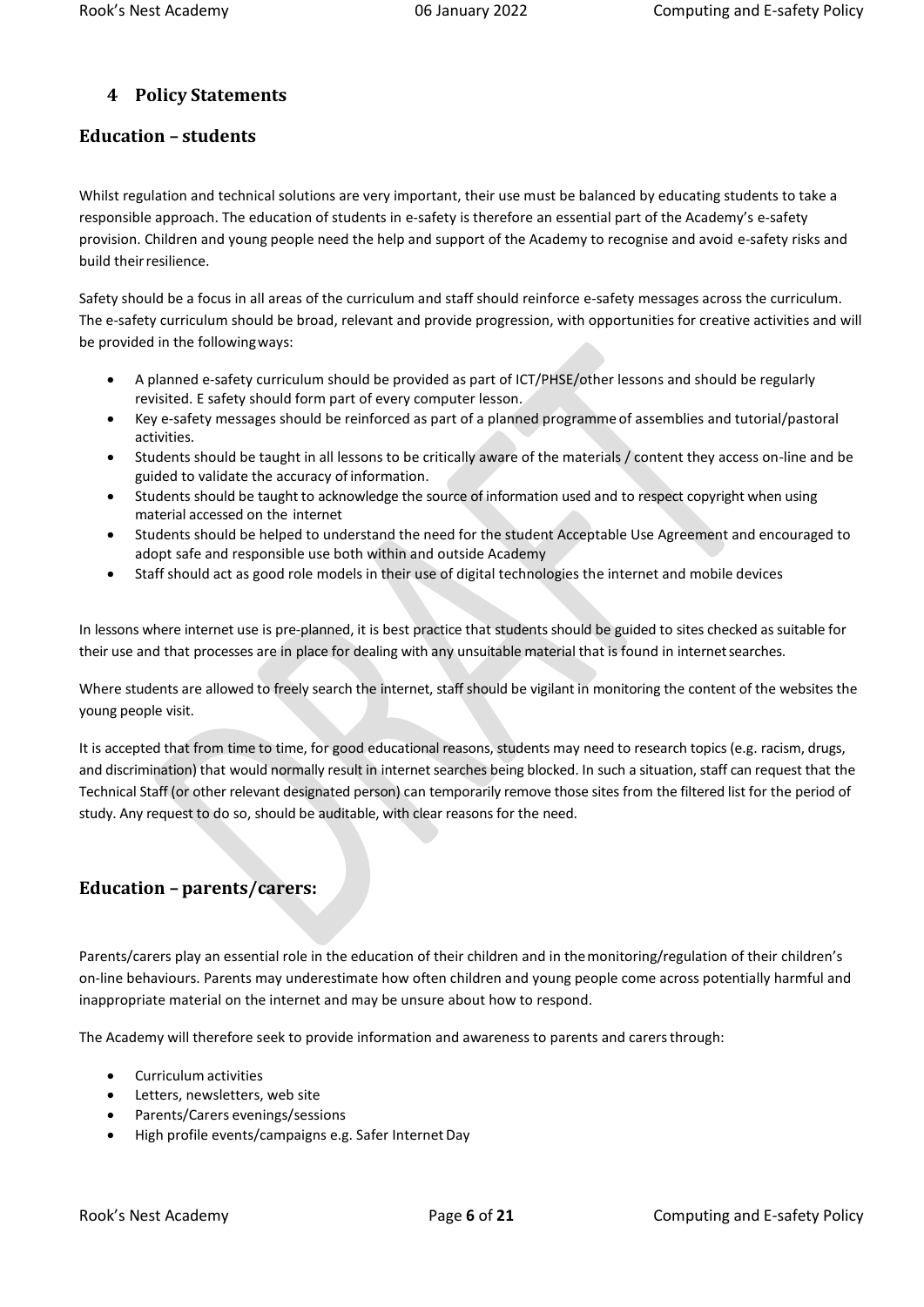# <span id="page-6-0"></span>**Education – The Wider Community:**

The Academy will provide opportunities for local community groups/members of the community to gain from the Academy's e-safety knowledge and experience. This may be offered through thefollowing:

- Providing family learning courses in use of new digital technologies, digital literacy and e- safety
- The Academy website will provide e-safety information for the wider community

# <span id="page-6-1"></span>**5 Education & Training – Staff/Volunteers:**

It is essential that all staff receive e-safety training and understand their responsibilities, as outlined in this policy. Training will be offered asfollows:

- A planned programme of formal e-safety training will be made available to staff. This will be regularly updated and reinforced. An audit of the e-safety training needs of all staff will be carried out regularly.
- All new staff should receive e-safety training as part of their induction programme, ensuring that they fully understand the Academy Computing Policy and Acceptable Use Agreements.
- The E-safety Coordinator/Designated Senior Person (or other nominated person) will receive regular updates through attendance at external training events/other relevant organisations) and by reviewing guidance documents released by relevant organisations.
- This Computing Policy and its updates will be presented to and discussed by staff in staff/team meetings/INSET days.
- <span id="page-6-2"></span>The E-safety Coordinator will provide advice/guidance/training to individuals asrequired.

# **6 Training – Governors:**

Governors should take part in e-safety training/awareness sessions, with particular importance for those who are members of any sub-committee/group involved in technology/e-safety/health and safety/child protection. This may be offered in a number ofways:

- Attendance at training provided by the Local Authority/National Governors Association/or other relevant organisation.
- Participation in Academy training/information sessions for staff or parents (this may include attendance at assemblies/lessons).

# <span id="page-6-3"></span>**7 Technical – infrastructure/equipment, filtering and monitoring:**

The Academy will be responsible for ensuring that the Academy infrastructure/network is as safe and secure as is reasonably possible and that policies and procedures approved within this policy are implemented. It will also need to ensure that the relevant people named in the above sections will be effective in carrying out their e-safety responsibilities: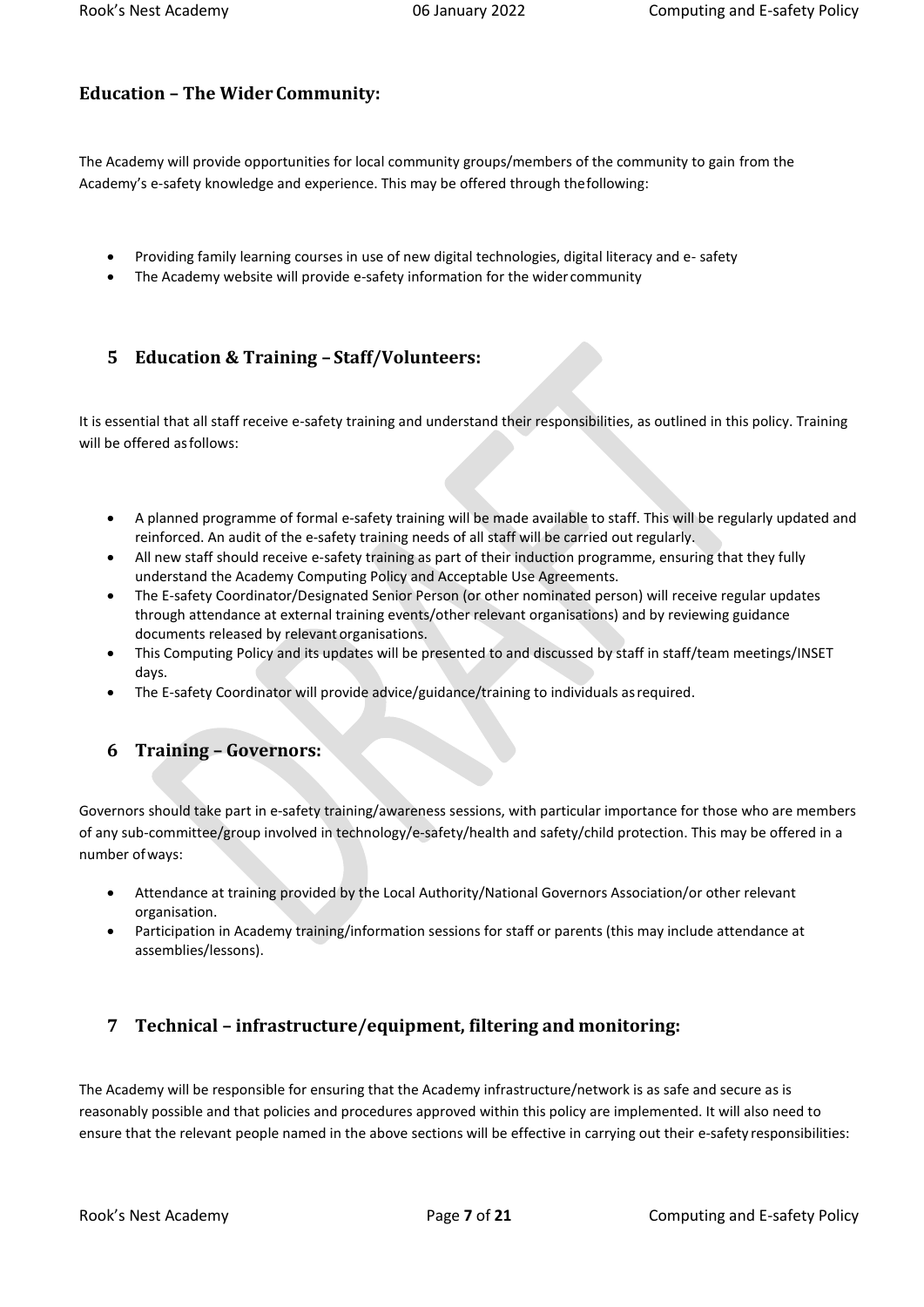- Academy technical systems will be managed in ways that ensure that the Academy meets recommended technical requirements
- There will be regular reviews and audits of the safety and security of Academy technical systems
- All users will have clearly defined access rights to Academy systems anddevices.
- All users will be provided with a username and secure password. Users are responsible for the security of their username and password.
- The Academy has provided enhanced/differentiated user-levelfiltering
- Academy technical staff regularly monitor and record the activity of users on the Academy systems and users are made aware of this in the Acceptable Use Agreement.
- An appropriate system is in place for users to report any actual/potentialincident/security breach to the relevant person, as agreed.
- An agreed policy is in place for the provision of temporary access of "guests" (e.g.trainee teachers, supply teachers, visitors) onto the Academy systems.
- An agreed policy is in place regarding the extent of personal use that users are allowed on Academy devices that may be used out of Academy.
- Users are not permitted to download and or install applications (including executableor similar types) on to an Academy device or whilst using the Academy's systems, without agreement from the IT department.
- Users may use the following types of removable media for the purposesdetailed:
- CD/DVD Playing original video material, original music and viewing data written to the media that is owned by the user (who has copyright ownership). The use of software written to writable versions of this media is strictly prohibited.
- USB Media (memory sticks) this type of media can be used on Academy devices for transferring personal work, this being data created by the user. The use of applications on this type of media is strictly prohibited.
- Other types of media that may exist may only be used for the movement of personal data where the user owns the copyright.

#### <span id="page-7-0"></span>**8 Use of digital and video images:**

The development of digital imaging technologies has created significant benefits to learning, allowing staff and students instant use of images that they have recorded themselves or downloaded from the internet. However, staff, parents/carers and students need to be aware of the risks associated with publishing digital images on the internet. Such images may provide avenues for cyberbullying to take place. Digital images may remain available on the internet forever and may cause harm or embarrassment to individuals in the short or longer term. It is common for employers to carry out internet searches for information about potential and existing employees. The Academy will inform and educate users about these risks and will implement policies to reduce the likelihood of the potentialfor harm:

When using digital images, staff should inform and educate students about the risks associated with the taking, use, sharing, publication and distribution of images. In particular they should recognise the risks attached to publishing their own images on the internet e.g. on social networking sites.

In accordance with guidance from the Information Commissioner's Office, parents/carers may be given permission to take videos and digital images of their children at Academy events for their own personal use (as such use is not covered by the Data Protection Act). To respect everyone's privacy and in some cases protection, these images should not be published/made publicly available on social networking sites, nor should parents/carers comment on any activities involving other students in the digital/videoimages. If there are children present whose parent/guardian have denied photo permissions then it might be necessary to withdraw permission for any parent to take photos and videos at the event.

Staff and volunteers are allowed to take digital/video images to support educational aims, but must follow Academy policies concerning the sharing, distribution and publication of those images. Those images should only be taken on Academy equipment, the personal equipment of staff should not be used for such purposes without the permission of the head teacher.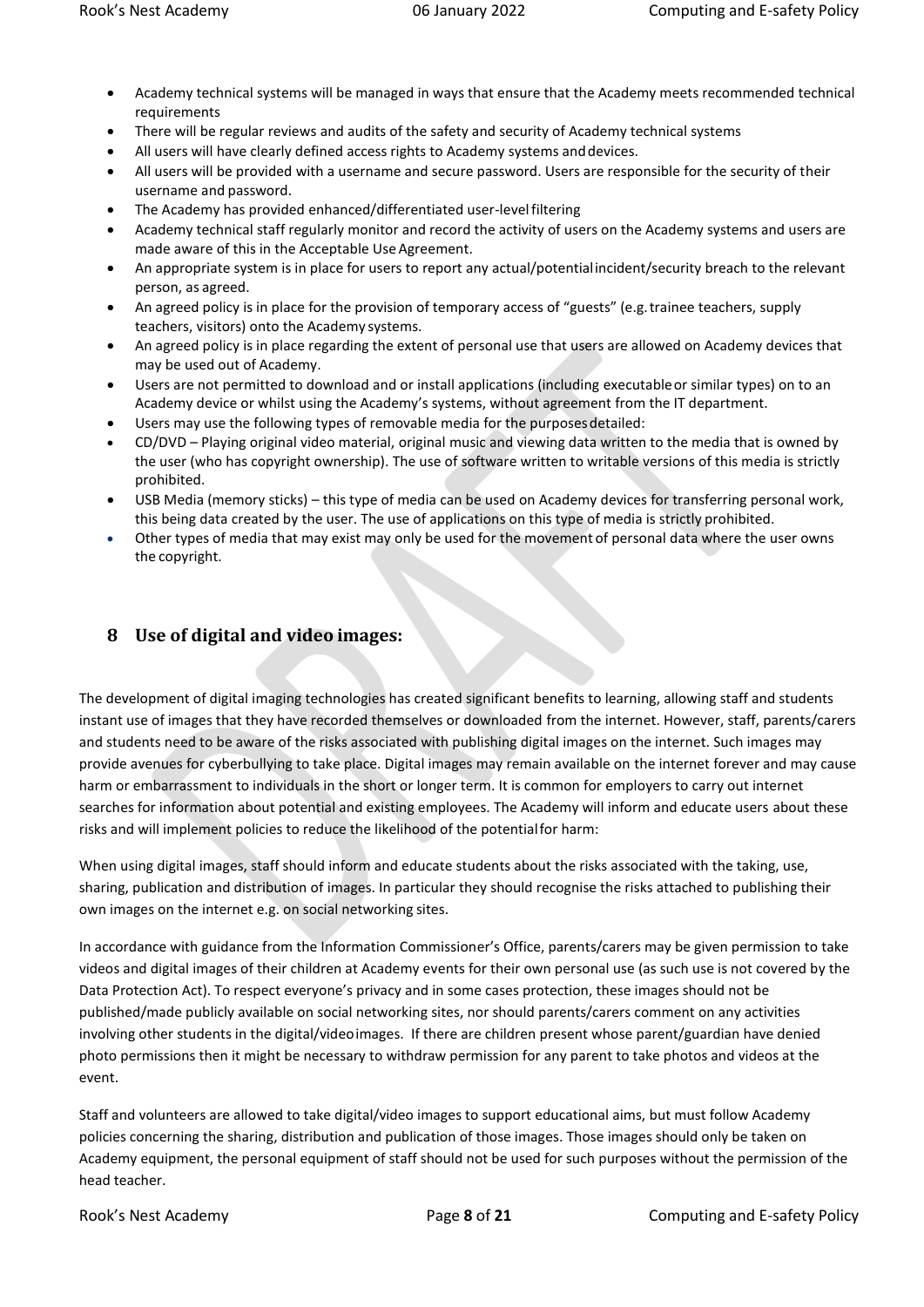Care should be taken when taking digital/video images that students are appropriately dressed and are not participating in activities that might bring the individuals or the Academy into disrepute.

Students must not take, use, share, publish or distribute images of others withouttheir permission.

Photographs published on the website, or elsewhere that include students will be selected carefully and will comply with good practice guidance on the use of such images.

Students' full names will not be used anywhere on a website or blog, particularly in association with photographs.

Written permission from parents or carers will be obtained before photographs of students are published.

Staff must not publish or display photographs or videos of children without ensuring that permission has been granted. A full list of permissions is provided to each teacher.

<span id="page-8-0"></span>Student's work can only be published with the permission of the student and parents or carers.

#### **9 Data Protection:**

Personal data will be recorded, processed, transferred and made available according to the Academy Data Protection Policy.

#### <span id="page-8-1"></span>**10 Communications:**

A wide range of rapidly developing communications technologies has the potential to enhance learning.

When using communication technologies the Academy considers the following as good practice:

- The official Academy email service may be regarded as safe and secure and is monitored. Users should be aware that email communications are monitored.
- All email messages with the exception of those to and from the Headteacher, SENCO and Business Manager are stored in a central location for 6 months. These emails are accessible by the Headteacher, SLT and ICT Manager.
- Users must immediately report, to the nominated person in accordance with the Academy policy, the receipt of any communication that makes them feel uncomfortable, is offensive, discriminatory, threatening or bullying in nature and must not respond to any such communication.
- Any digital communication between staff and students or parents/carers (email, chat, etc.) must be professional in tone and content. Communication between staff and parents should be limited to school hours only 8:30 – 5:00.
- Students should be taught about e-safety issues, such as the risks attached to the sharing of personal details. They should also be taught strategies to deal with inappropriate communications and be reminded of the need to communicate appropriately when using digital technologies.
- <span id="page-8-2"></span> Personal information should not be posted on the Academy/ website and only official email addresses should be used to identify members of staff.

#### **11 Social Media - Protecting Professional Identity:**

Staff members who harass, cyberbully, discriminate on the grounds of sex, race or disability or who defame a third party may render the Academy or local authority liable to the injured party. Reasonable steps to prevent predictable harm must be inplace.

The Academy provides the following measures to ensure reasonable steps are in place to minimise risk of harm to students, staff and the Academy through limiting access to personalinformation:

Training to include: acceptable use; social media risks; checking of settings; data protection; reporting issues.

Rook's Nest Academy Page **9** of **21** Computing and E-safety Policy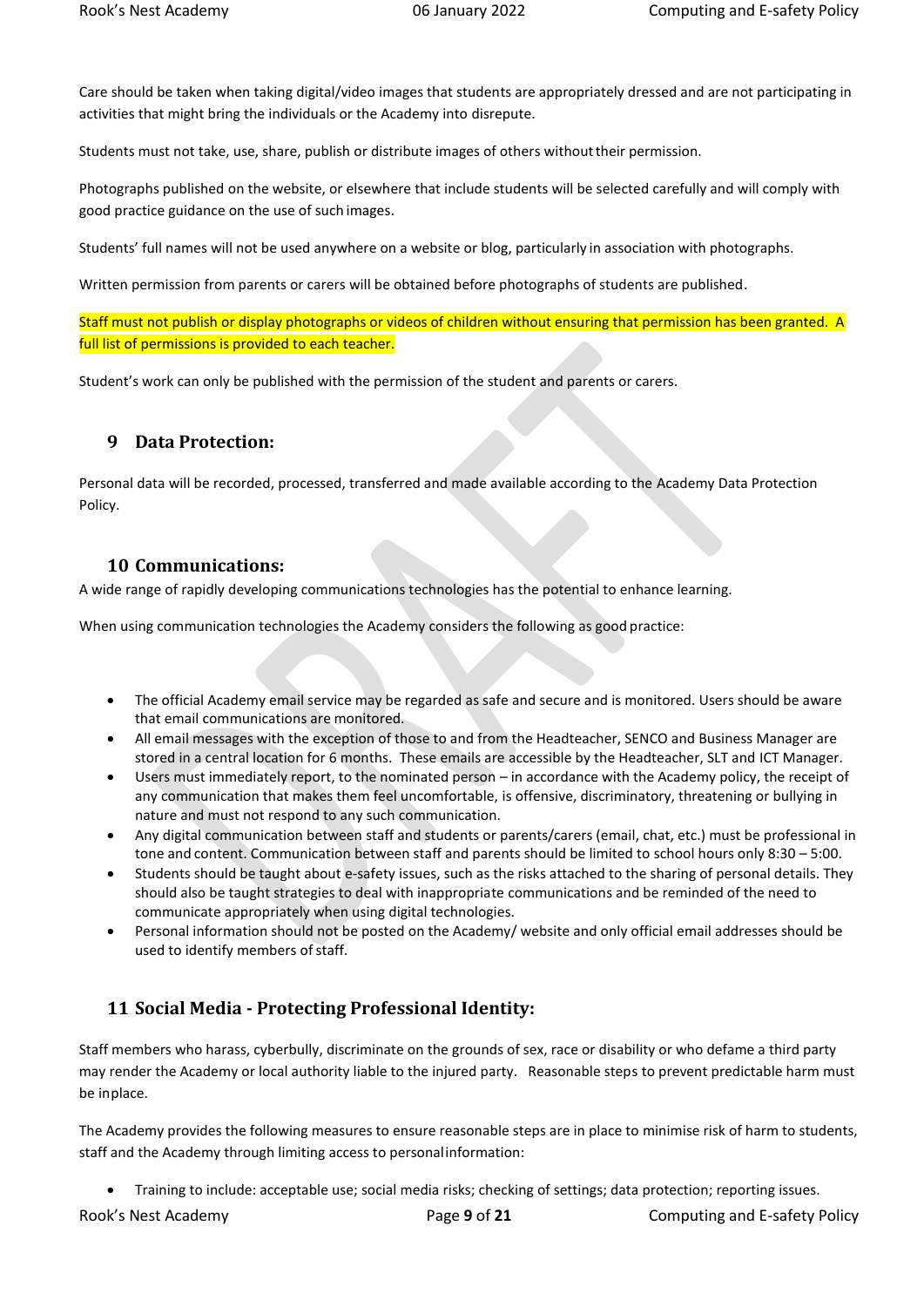- Clear reporting guidance, including responsibilities, procedures and sanctions.
- Risk assessment, including legal risk.

Academy staff should ensure that:

- No reference should be made in social media to students, parents/carers or Academy staff.
- They do not engage in online discussion on personal matters relating to members of the Academy community.
- Personal opinions should not be attributed to the Academy or local authority.
- Security settings on personal social media profiles are regularly checked to minimiserisk of loss of personal information.
- <span id="page-9-0"></span>The Academy's use of social media for professional purposes will be checked regularly.

# **12 Appropriate and Inappropriate Use by Staff or Adults:**

Staff members have access to the network so that they can obtain age appropriate resources fortheir classes and create folders for saving and managing resources.

They have a password to access a filtered internet service and know that this should not be disclosed to anyone or leave a computer or other device unattended whilst they are logged in.

# <span id="page-9-1"></span>**13 In the Event of InappropriateUse**

If a member of staff is believed to misuse the internet in an abusive or illegal manner, a report must be made to the Headteacher/Senior Designated Person immediately and then the Managing Allegations Procedure and the Safeguarding and Child Protection Policy must be followed to deal with any misconduct and all appropriate authorities contacted.

# <span id="page-9-2"></span>**14 Appropriate and Inappropriate Use by Children or Young People:**

Acceptable Use Agreements detail how children and young people are expected to use the internet and other technologies within Academy, including downloading or printing of any materials. The agreements are there for children and young people to understand what is expected of their behaviour and attitude when using the internet. This will enable them to take responsibility for their own actions. For example, knowing what is polite to write in an e-mail to another child, or understanding what action to take should there be the rare occurrence of sighting unsuitablematerial. This also includes the deliberate searching for inappropriate materials and the consequences for doing so.

The children, beginning with years 3 to 6, will study and sign the Acceptable Use Agreement together in class with discussion to ensure a full understanding of the document. Parents will be able to access the document on the school website so that they can see what is expected of their child. This is also intended to provide support and information to parents/carers when children and young people may be using the Internet beyond Academy/education setting or other establishment.

Further to this, it is hoped that parents/carers will add to future rule amendments or updates to ensure that they are appropriate to the technologies being used at that time and reflect any potential issues that parents/carers feel should be addressed, as appropriate.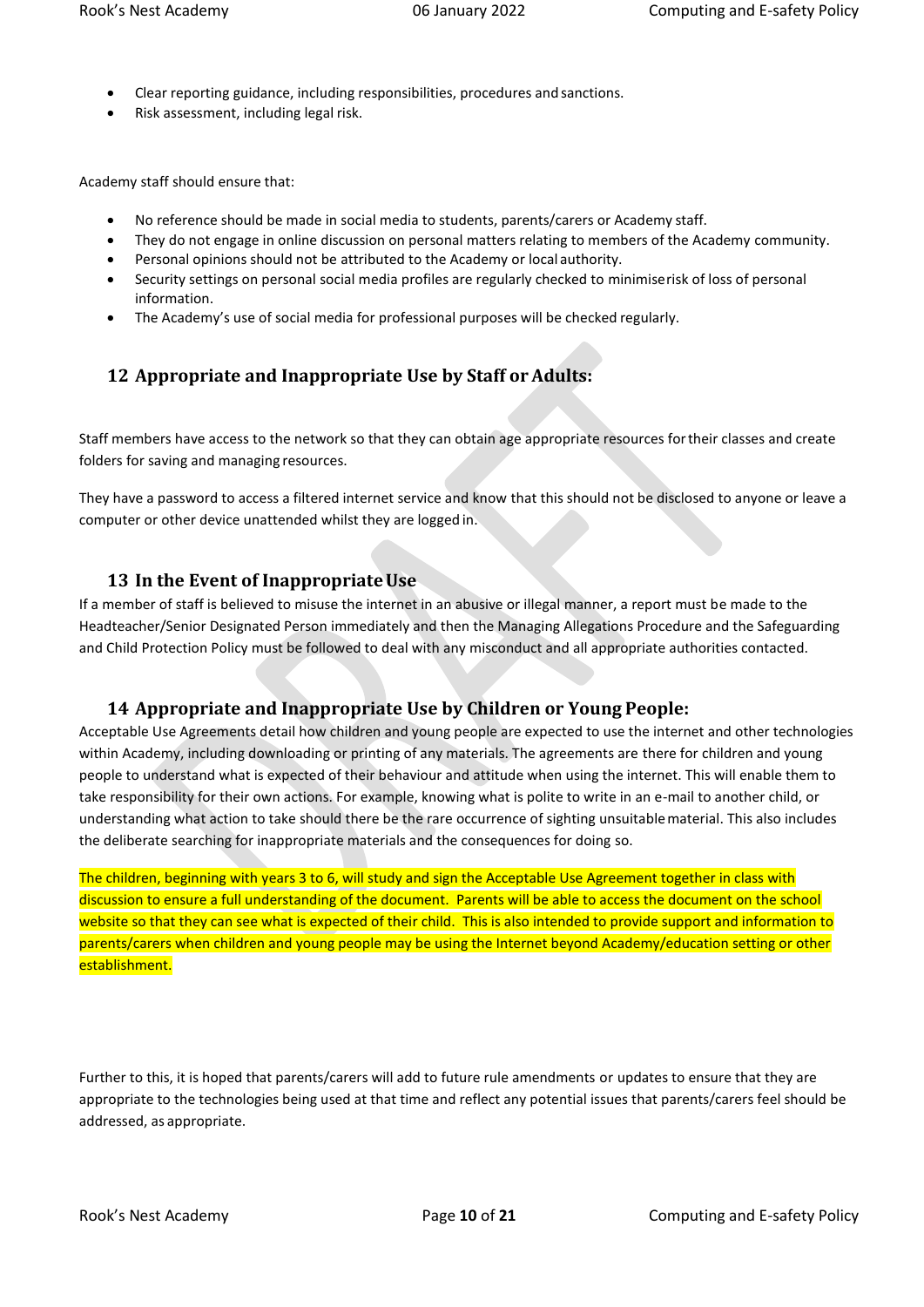The downloading of materials, for example, music files and photographs need to be appropriate and 'fit for purpose' based on research for work and be copyright free.

File-sharing via e-mail, weblogs or any other means online should be appropriate and be copyright free when using the learning platform in or beyond Academy/education setting or other establishment.

#### <span id="page-10-0"></span>**15 In the Event of InappropriateUse**

Should a child or young person be found to misuse the online facilities whilst at Academy, the following consequences should occur:

- Any child found to be misusing the internet by not following the Acceptable Use Agreement may have a letter sent home to parents/carers explaining the reason for suspending thechild or young person's use for a particular lesson or activity.
- Further misuse of the agreement may result in further sanctions which could include not being allowed to access the internet for a period of time.
- A letter may be sent to parents/carers outlining the breach in Safeguarding Policy where a child or young person is deemed to have misused technology against another child or adult.
- A record of inappropriate use of technology will be added to the ESafety Incident Log which is maintained by the computing manager.

In the event that a child or young person **accidentally** accesses inappropriate materials the child should report this to an adult immediately and take appropriate action to hide the screen or close the window, so that an adult can take the appropriate action. Where a child or young person feels unable to disclose abuse, sexual requests or other misuses against them to an adult, they can use the Report Abuse button [\(www.thinkuknow.co.uk\)](http://www.thinkuknow.co.uk/) to make a report and seek further advice. The issue of a child or young person deliberately misusing online technologies should also be addressed by the establishment.

Children should be taught and encouraged to consider the implications for misusing the internet and posting inappropriate materials to websites, for example, as this may have legalimplications.

#### **Use of Mobile Phones and social media (see RNA behaviour policy)**

Children are not permitted mobile phones on academy premises.

Many children, especially as they move into KS2 own mobile phones and use social media platforms. This has a potential to lead to problems including bullying and Sexual Violence Sexual Harassment (SVSH) safeguarding concerns (see safeguarding policy). Through PHSE, assemblies and class discussions children will receive instruction on online safety as well as using such platforms respectfully and responsibly.

There are occasions when mobile phones and social media will be used in a negative way by pupils, which can lead to harm and embarrassment to other pupils. Although this often happens out of school hours, the academy will investigate. Parents will be informed and if required external agencies (including the police) will be contacted.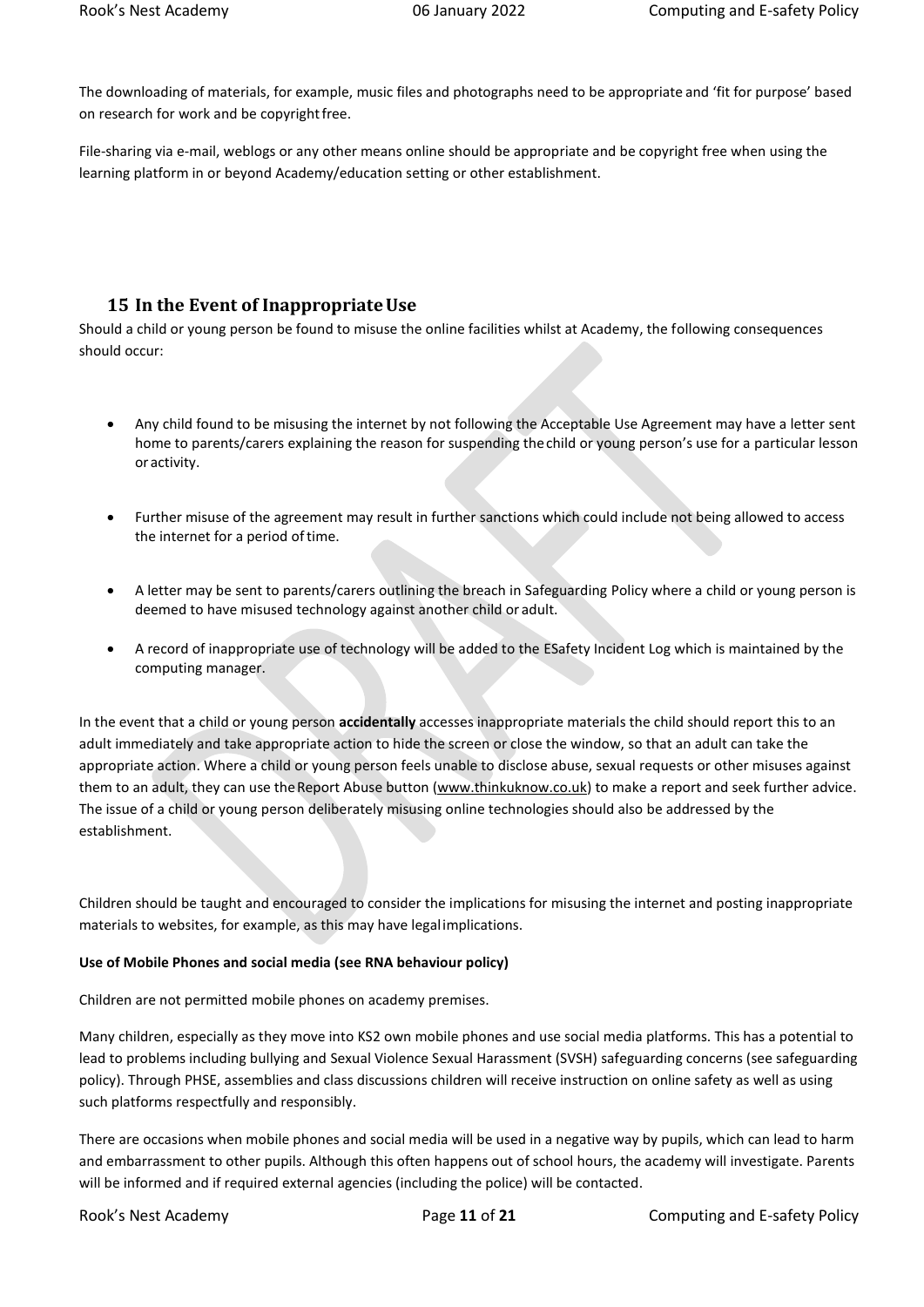Only those KS2 children who walk home from school may bring a mobile phone. This must be handed in to a staff member before school and returned at the end of the day. Phones must be switched off on school premises.

Children must not use or keep mobile phones on their person whilst in the academy.

#### **Cyber Bullying (see RNA behaviour policy)**

Bullying and abuse through social media is an increasing problem in all areas of society. It is our aim to teach children how to make the right choices of how to deal with and what to do if cyber bullying becomes a problem. PHSE, RHSE & ICT programmes of study cover cyberbullying alongside whole school assemblies. West Yorkshire Police are also proactive in the school regularly delivering assemblies and providing the Academy with POLED (a crime awareness and citizenship scheme of work).

#### <span id="page-11-0"></span>**16 Responding to incidents of misuse:**

This guidance is intended for use when staff need to manage incidents that involve the use ofonline services. It encourages a safe and secure approach to the management of the incident. Incidents might involve illegal or inappropriate activities (see "In the Event of Inappropriate Use" above). See flow chart on the next page.

#### <span id="page-11-1"></span>**17 Illegal Incidents**

If there is any suspicion that the web site(s) concerned may contain child abuse images, or if there is any other suspected illegal activity, refer to the right hand side of the Flowchart (below and appendix) for responding to online safety incidents and report immediately to the police.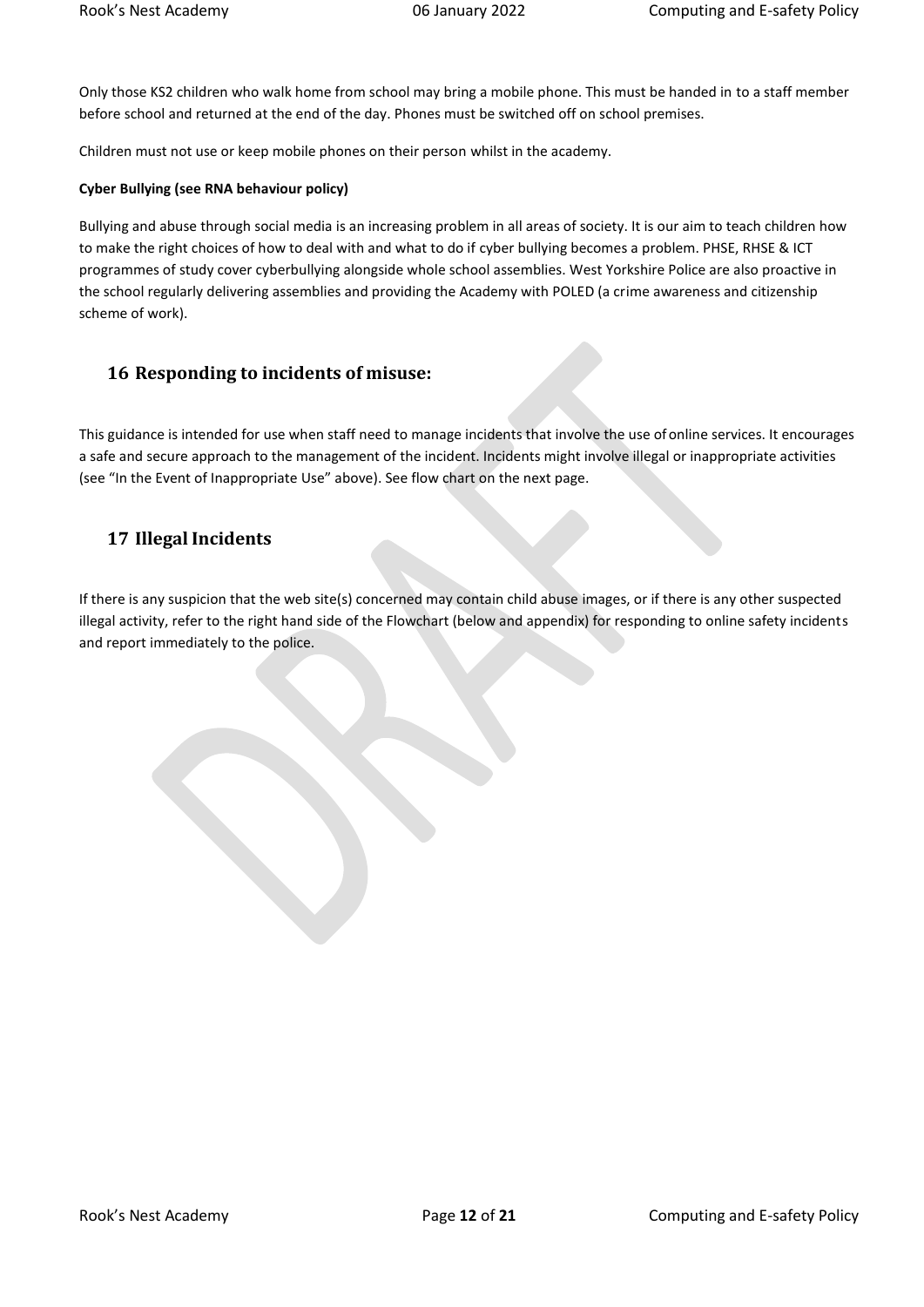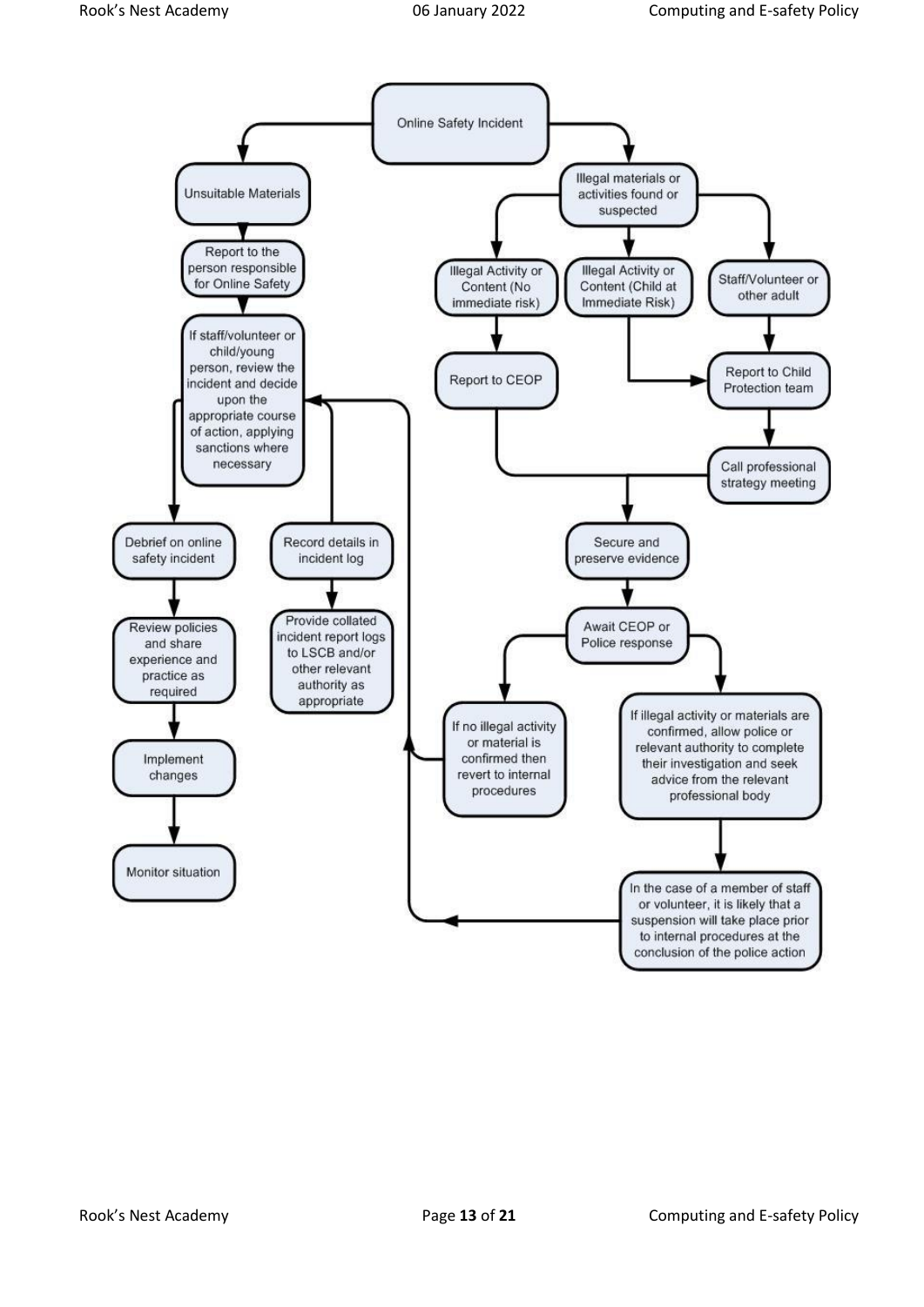# <span id="page-13-0"></span>**18 Other Incidents**

It is hoped that all members of the Academy community will be responsible users of digital technologies, who understand and follow Academy policy. However, there may be times when infringements of the policy could take place, through careless or irresponsible or, very rarely, through deliberatemisuse.

In the event of suspicion, all steps in this procedure should be followed:

- 1. Have more than one senior member of staff/volunteer involved in this process. This is vital to protect individuals if accusations are subsequently reported.
- 2. Conduct the procedure using a designated computer that will not be used by young people and if necessary can be taken off site by the police should the need arise. Use the same computer for the duration of the procedure.
- 3. It is important to ensure that the relevant staff should have appropriate internet access to conduct the procedure, but also that the sites and content visited are closely monitored and recorded (to provide further protection).
- 4. Record the URL of any site containing the alleged misuse and describe the nature of the content causing concern. It may also be necessary to record and store screenshots of the content on the machine being used for investigation. These may be printed, signed and attached to the form (except in the case of images of child sexual abuse – see below).
- 5. Once this has been completed and fully investigated the group will need to judge whether this concern has substance or not. If it does then appropriate action will be required and could include the following:
- 6. Internal response or discipline procedures.
- 7. Involvement of a national/local organisation (asrelevant).
- 8. Police involvement and/or action.

If content being reviewed includes images of child abuse then the monitoring should be halted and referred to the Police immediately. Other instances to report to the Police would include:

- Incidents of 'grooming' behavior.
- The sending of obscene materials to a child.
- Adult material which potentially breaches the Obscene Publications Act.
- Criminally racist material.
- Other criminal conduct, activity or materials.
- Isolate the computer in question as best you can. Any change to its state may hinder a later police investigation.

It is important that all of the above steps are taken as they will provide an evidence trail for the Academy and possibly the police and demonstrate that visits to these sites were carried out for child protection purposes. The completed form should be retained by the group for evidence and reference purposes.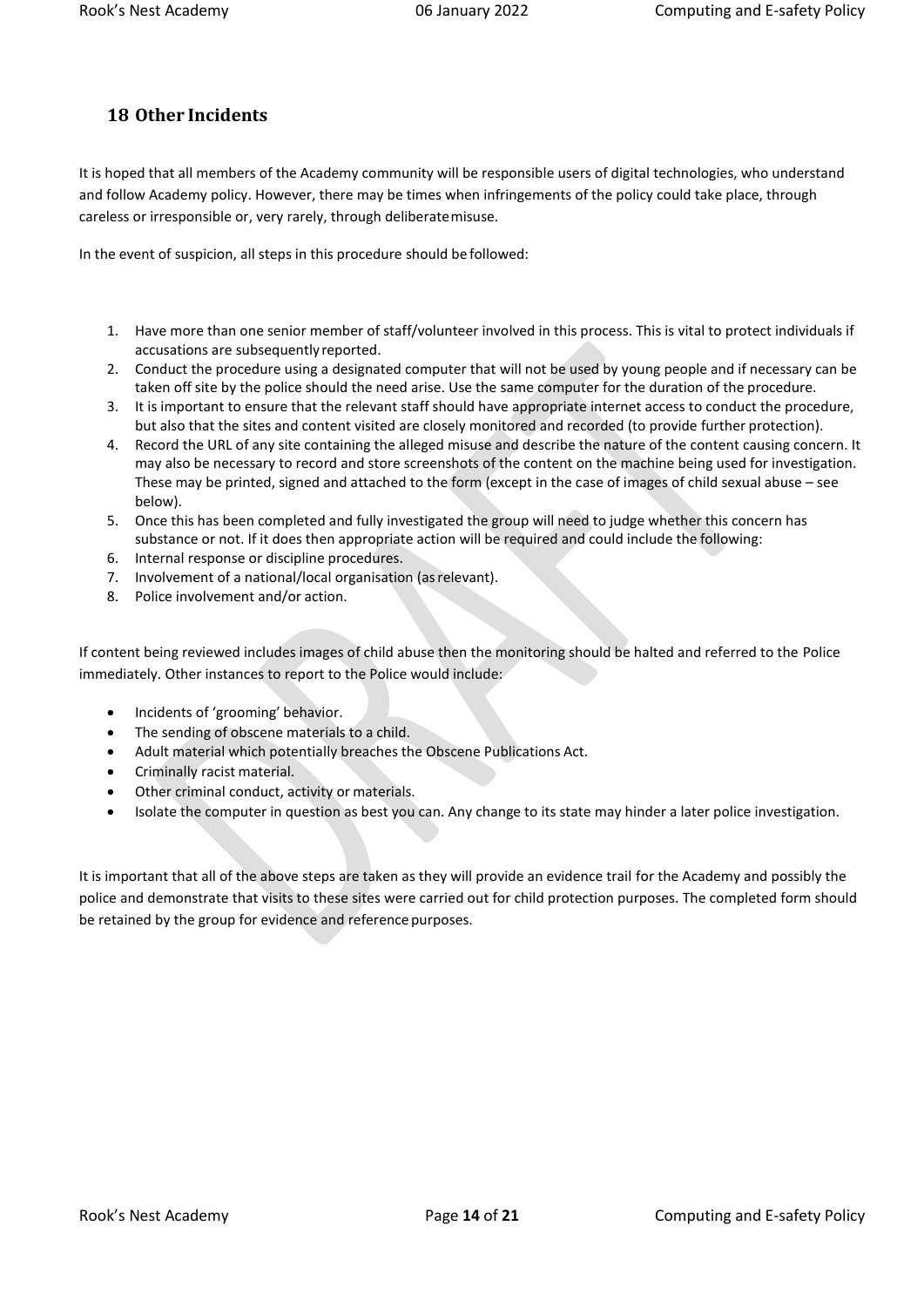# <span id="page-14-0"></span>**19 APPENDIX 1- Secure transfer of data and access out of Academy**

Rook's Nest Academy recognises that personal data may be accessed by users out of the Academy, or transferred to other agencies. In these circumstances:

Users may not remove or copy sensitive or restricted or protected personal data from the Academy or authorised premises without permission and unless the media is encrypted and password protected and is transported securely for storage in a secure location

Users must take particular care that computers or removable devices which contain personal data must not be accessed by other users (e.g. family members) when out of Academy

When restricted or protected personal data is required by an authorised user from outside the organisation's premises (for example, by a member of staff to work fromtheir home), they should have secure remote access to the management information system or learning platform

If secure remote access is not possible, users must only remove or copy personal or sensitive data from the organisation or authorised premises if the storage media, portable or mobile device is encrypted and is transported securely for storage in a secure location

Users must protect all portable and mobile devices, including media, used to store and transmit personal information using approved encryption software; and Particular care should be taken if data is taken or transferred to another country, particularly outside Europe.

Compliance with the General Data Protection Regulations should be at the core of all data storage, deletion and transfers to and from the Academy.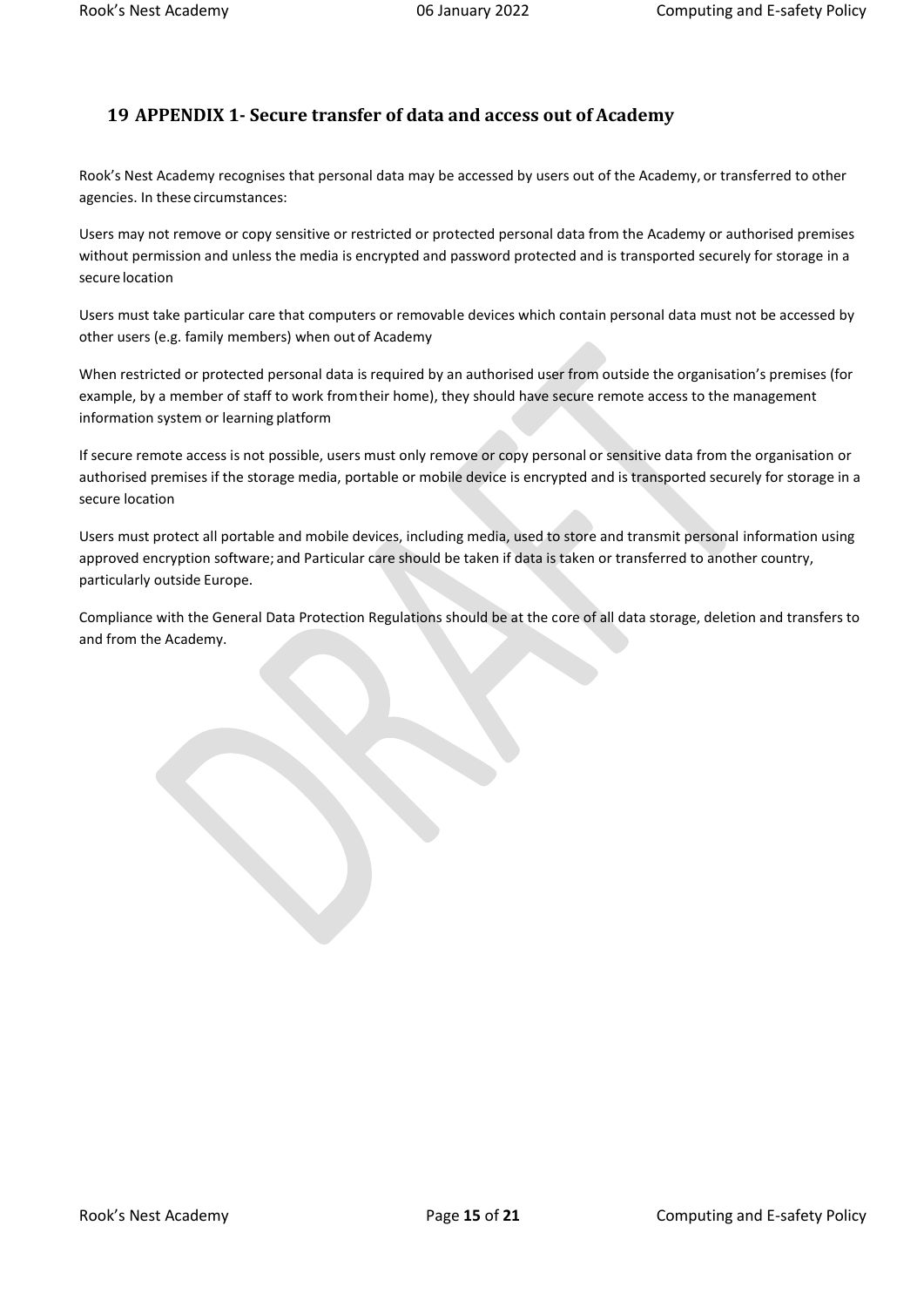<span id="page-15-0"></span>**20 APPENDIX 2- Staff/Volunteer Acceptable Use Agreement**

# **ROOK'S NEST ACADEMY** ACCEPTABLE USE AGREEMENT (Staff/Volunteer)

**2022**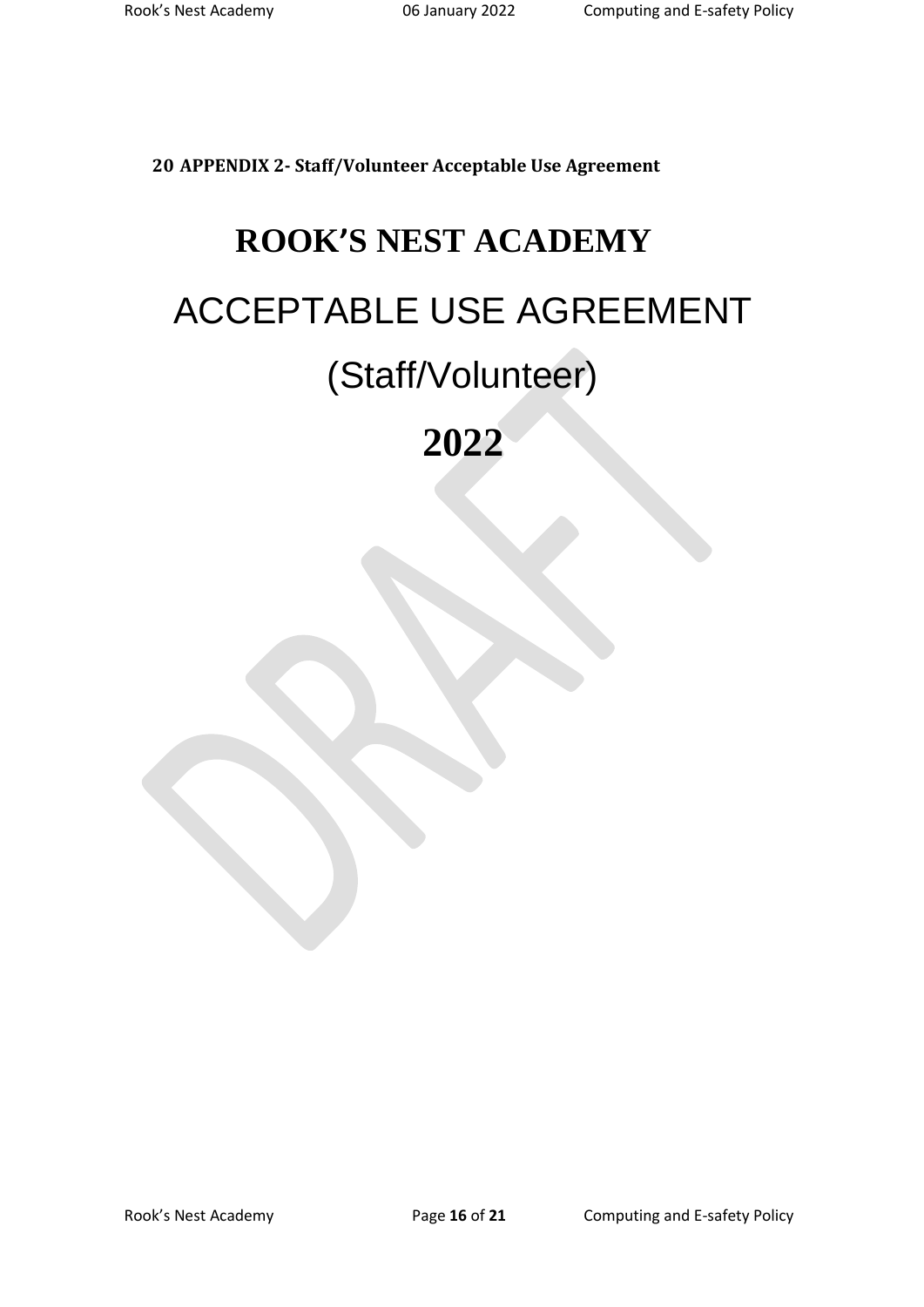New technologies have become integral to the lives of children and young people in today's society, both within the Academy and in their lives outside the Academy. The internet and other digital information and communications technologies are powerful tools, which open up new opportunities for everyone. These technologies can stimulate discussion, promote creativityand stimulate awareness of context to promote effective learning. They also bring opportunities for staff to be more creative and productive in their work. All users should have an entitlement to safe internet access at all times.

This Acceptable Use Policy is intended to ensure:

- That staff and volunteers will be responsible users and stay safe while using the internet and other communications technologies for educational, personal and recreational use.
- Rook's Nest Academy ICT systems and users are protected from accidental or deliberate misuse that could put the security of the systems and users atrisk.
- That staff are protected from potential risk in their use of ICT in their everydaywork.

Rook's Nest Academy will try to ensure that staff and volunteers will have good access to ICT to enhance their work, to enhance learning opportunities for students learning and will, inreturn, expect staff and volunteers to agree to be responsible users.

This policy applies to any device in the Academy. It applies across the whole network and includes Wi-Fi.

Rook's Nest Academy carries out secure content inspection (SSL inspection). This means that when you access a site that uses techniques to secure the information between the website and yourself, Rook's Nest Academy can read the information and remove inappropriate content or prevent access to the material. Excluded from this inspection are sites that contain sensitive financial information, including banks and payment systems.

Your activity on the internet is closely monitored by the Academy, logs are kept of activity, whether on an Academy device or using your own device through the Academy Wi-Fi. These logs include who is accessing what material for how long from which device.

The Academy email system is provided for educational purposes, where required the Academy has the ability to access your Academy email for safeguarding purposes.

#### Acceptable Use Policy Agreement

I understand that I must use Rook's Nest Academy's' ICT systems in a responsible way, to ensure that there is no risk to my safety or to the safety and security of the ICT systems and other users. I recognise the value of the use of ICT for enhancing learning and will ensure that students receive opportunities to gain from the use of ICT. I will, where possible, educate the young people in my care in the safe use of ICT and embed e-safety in my work with young people.

For my professional and personal safety: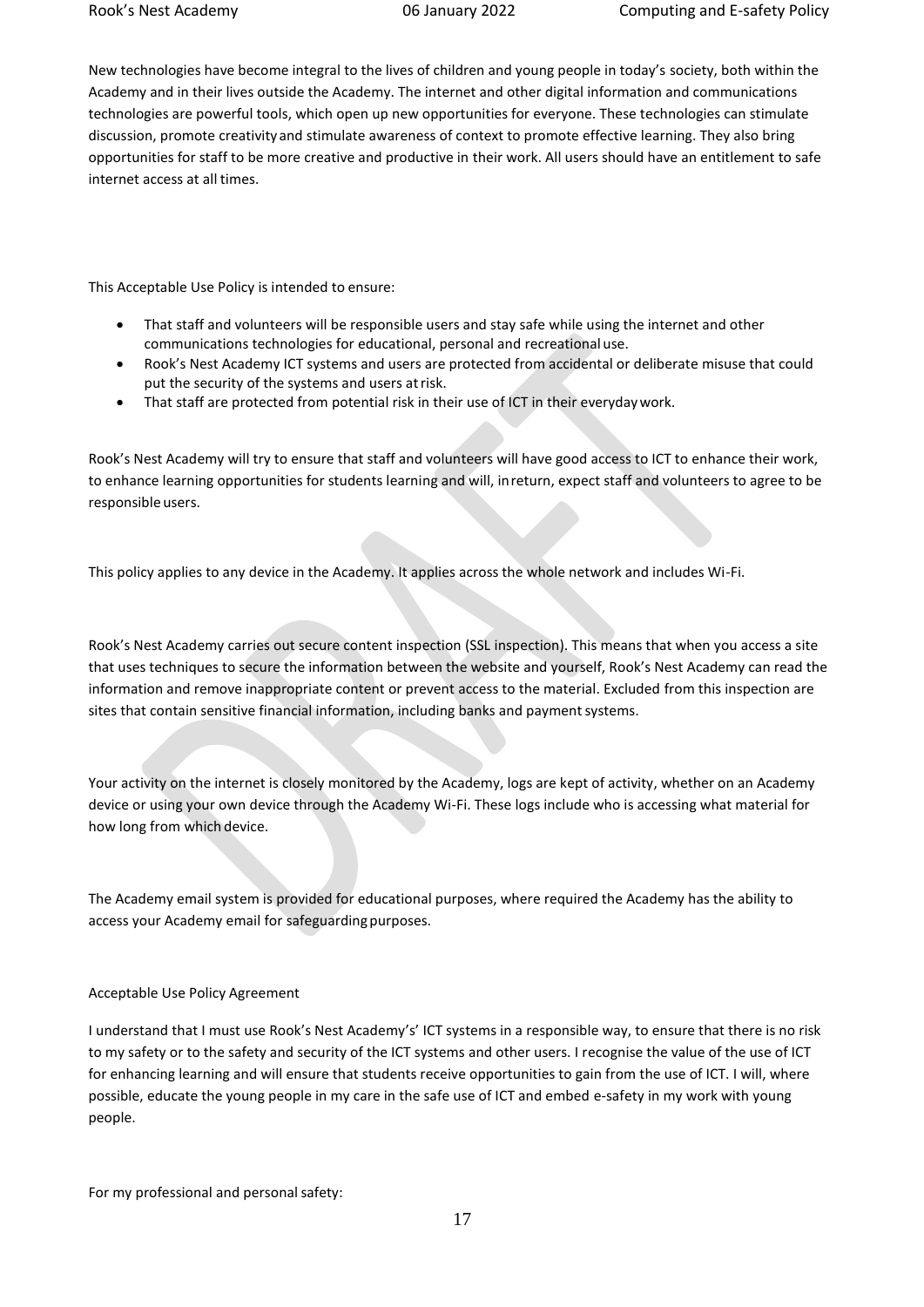I understand that Rook's Nest Academy will monitor my use of the ICT systems, email and other digital communications.

I understand that the rules set out in this agreement also apply to Rook's Nest Academy ICT systems (e.g. laptops, email, etc.) out of Academy, and to the transfer of personal data (digital or paper based) out of Academy.

I understand that Rook's Nest Academy ICT systems are primarily intended for educational use and that I will only use the systems for personal or recreational use within the policies and rules set down by the Academy.

I will not disclose my username or password to anyone else, nor will I try to use any other person's username and password. I understand that I should not write down or store a password where it is possible that someone may steal it.

I will immediately report any illegal, inappropriate or harmful material or incident,I become aware of, to the appropriate person.

I will be professional in my communications and actions when using Rook's Nest Academy ICT systems:

I will not access, copy, remove or otherwise alter any other user's files, withouttheir express permission.

I will communicate with others in a professional manner, I will not use aggressiveor inappropriate language and I appreciate that others may have differentopinions.

I will ensure that when I take and/or publish images of others I will do so with their permission and in accordance with the Academy's policy on the use of digital/video images. I will not use my personal equipment to record these images, unless I have permission to do so. Where these images are published (e.g. on the Rook's Nest Academy website) it will not be possible to identify by name, or other personal information, those who are featured.

I will only use chat and social networking sites in Academy in accordance with the Academy's policies

I will only communicate with students and parents/carers using official Academy systems. Any such communication will be professional in tone and manner.

I will not engage in any on-line activity that may compromise my professional responsibilities.

Rook's Nest Academy has the responsibility to provide safe and secure access to technologies and ensure the smooth running of the Academy:

When I use my mobile devices (PDAs/laptops/mobile phones/USB devices etc.) in Academy, I will follow the rules set out in this agreement, in the same way as if I was using Academy equipment. I will also follow any additional rules set by the Academy about such use. I will ensure that any such devices are protected by up to date anti-virus software and are free from viruses.

I will not use personal email addresses on the Academy ICT systems.

I will not open any hyperlinks in emails or any attachments to emails, unless the source is known and trusted, or if I have any concerns about the validity of the email (due to the risk of the attachment containing viruses or other harmful programmes).

I will ensure that my data is regularly backed up, in accordance with relevant Academy policies.

I will not try to upload, download or access any materials which are illegal (child sexual abuse images, criminally racist material, adult pornography covered by the Obscene Publications Act) or inappropriate or may cause harm or distress to others. I will not try to use any programmes or software that might allow me to bypass the filtering / security systems in place to prevent access to such materials.

I will not try (unless I have permission) to make large downloads or uploads that might take up internet capacity and prevent other users from being able to carry out theirwork.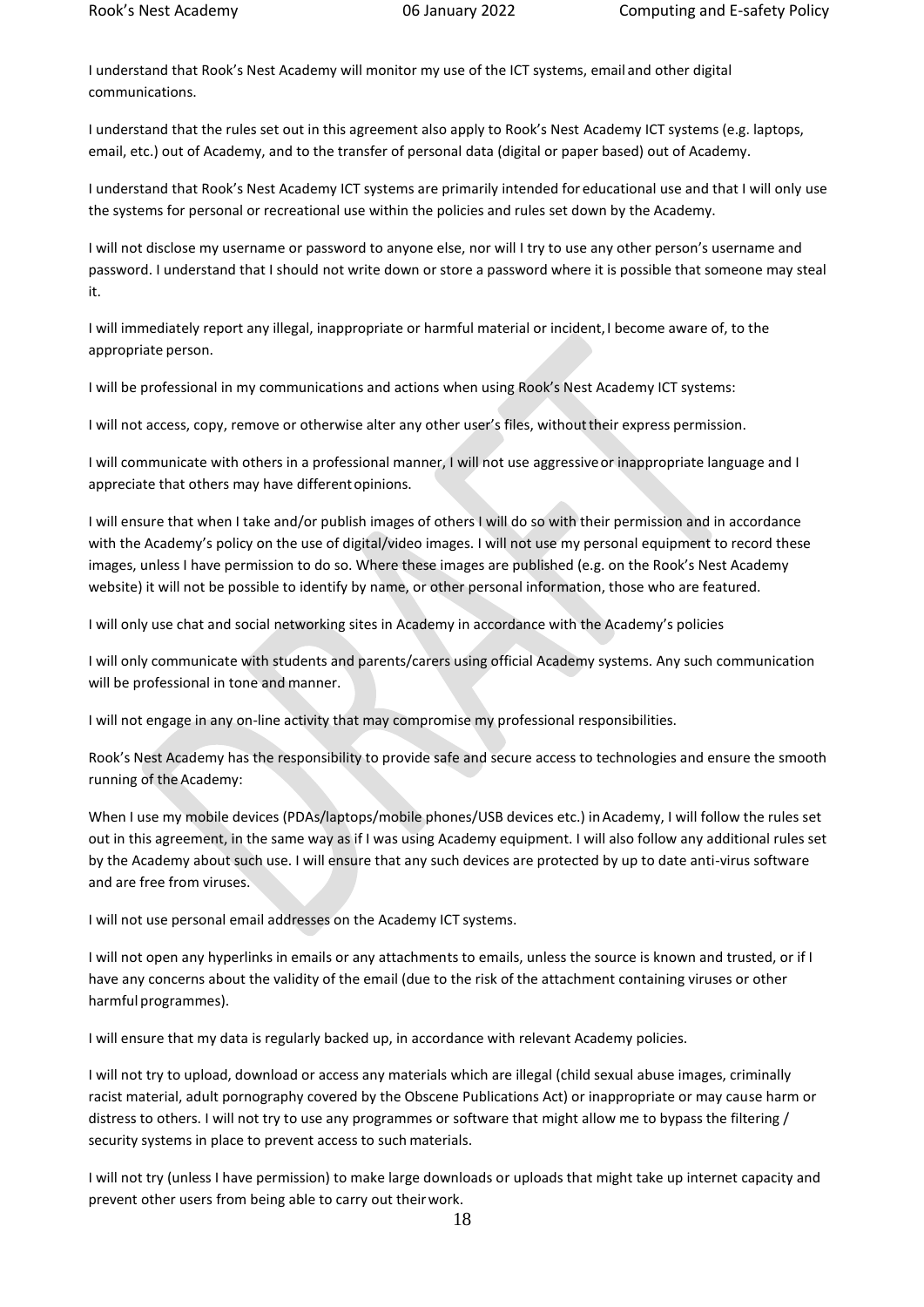I will not install or attempt to install programmes of any type on a machine, or store programmes on a computer, nor will I try to alter computer settings, unless this isallowed in Academy policies.

I will not disable or cause any damage to Academy equipment, or the equipment belonging to others.

I will only transport, hold, disclose or share personal information about myself or others as outlined in the Academy Computing Policy, Appendix 3. Where digital personal data is

Transferred outside the secure local network, it must be encrypted. Paper based Protected and restricted data must be held in lockable storage.

I understand that Data Protection Policy requires that any staff or student data to which I have access, will be kept private and confidential, except when it is deemed necessary that I am required by law or by Academy policy to disclose such information to an appropriate authority.

I will immediately report any damage or faults involving equipment or software,however this may have happened.

When using the internet in my professional capacity or for Academy sanctioned personal use:

I will ensure that I have permission to use the original work of others in my own work is protected by copyright, I will not download or distribute copies (including music and videos).

I understand that I am responsible for my actions in and out of Rook's Nest Academy:

I understand that this Acceptable Use Agreement applies not only to my work and use of Academy ICT equipment in Academy, but also applies to my use of Academy ICT systems and equipment off the premises and my use of personal equipment on the premises or in situations related to my employment by the Academy

I understand that if I fail to comply with this Acceptable Use Agreement, I could be subject to disciplinary action. This could include a warning, a suspension, referral to Governors and in the event of illegal activities the involvement of thepolice.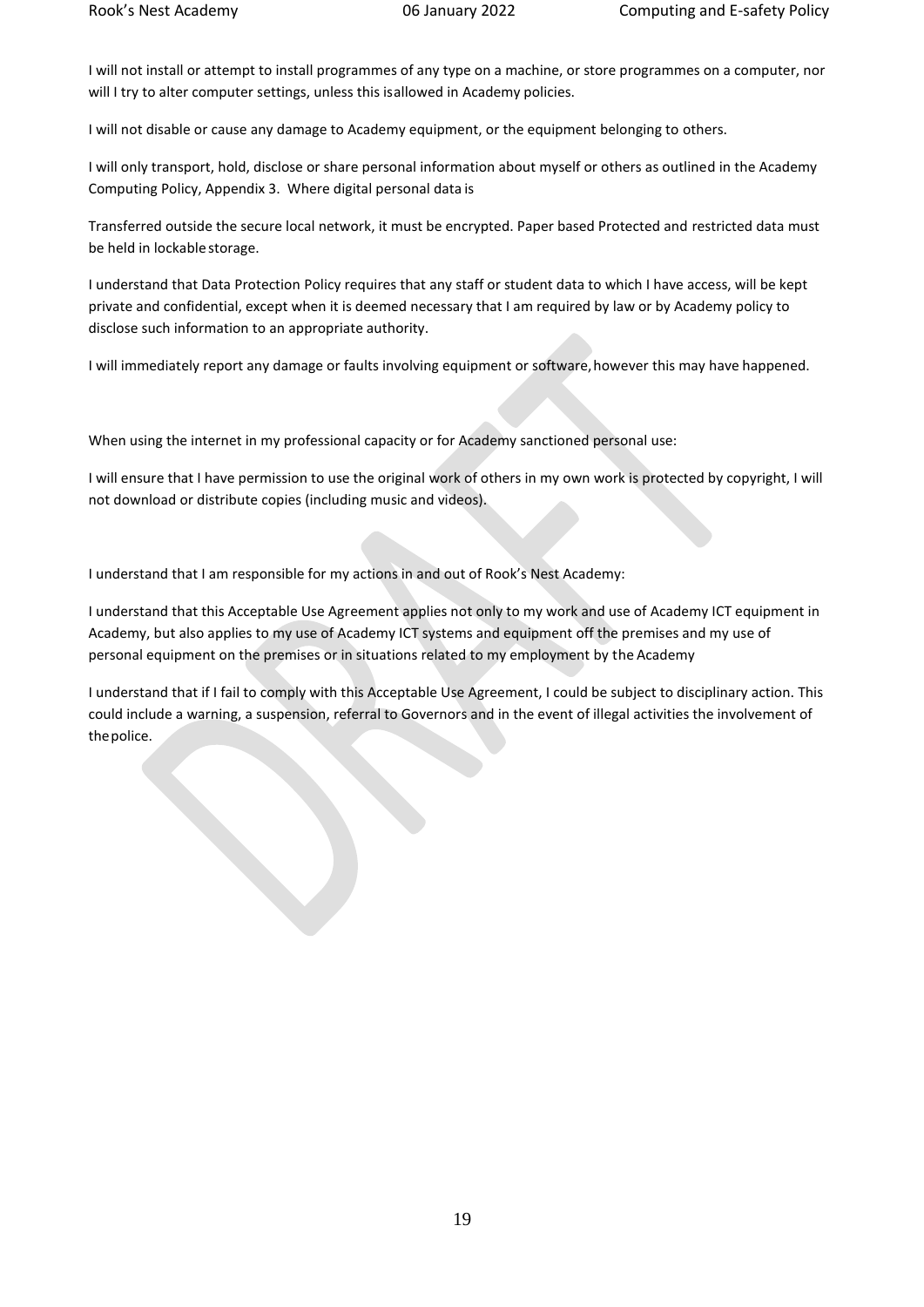# ROOK'S NEST ACADEMY ACCEPTABLE USE AGREEMENT (Staff/Volunteer) 2022

I have read and understand the above and agree to use the Academy ICT systems (both in and out of Academy) and my own devices (in Academy and when carrying out communications related to the Academy) within these guidelines.

| Staff/Volunteer Name |  |
|----------------------|--|
| Signed               |  |
| Date                 |  |